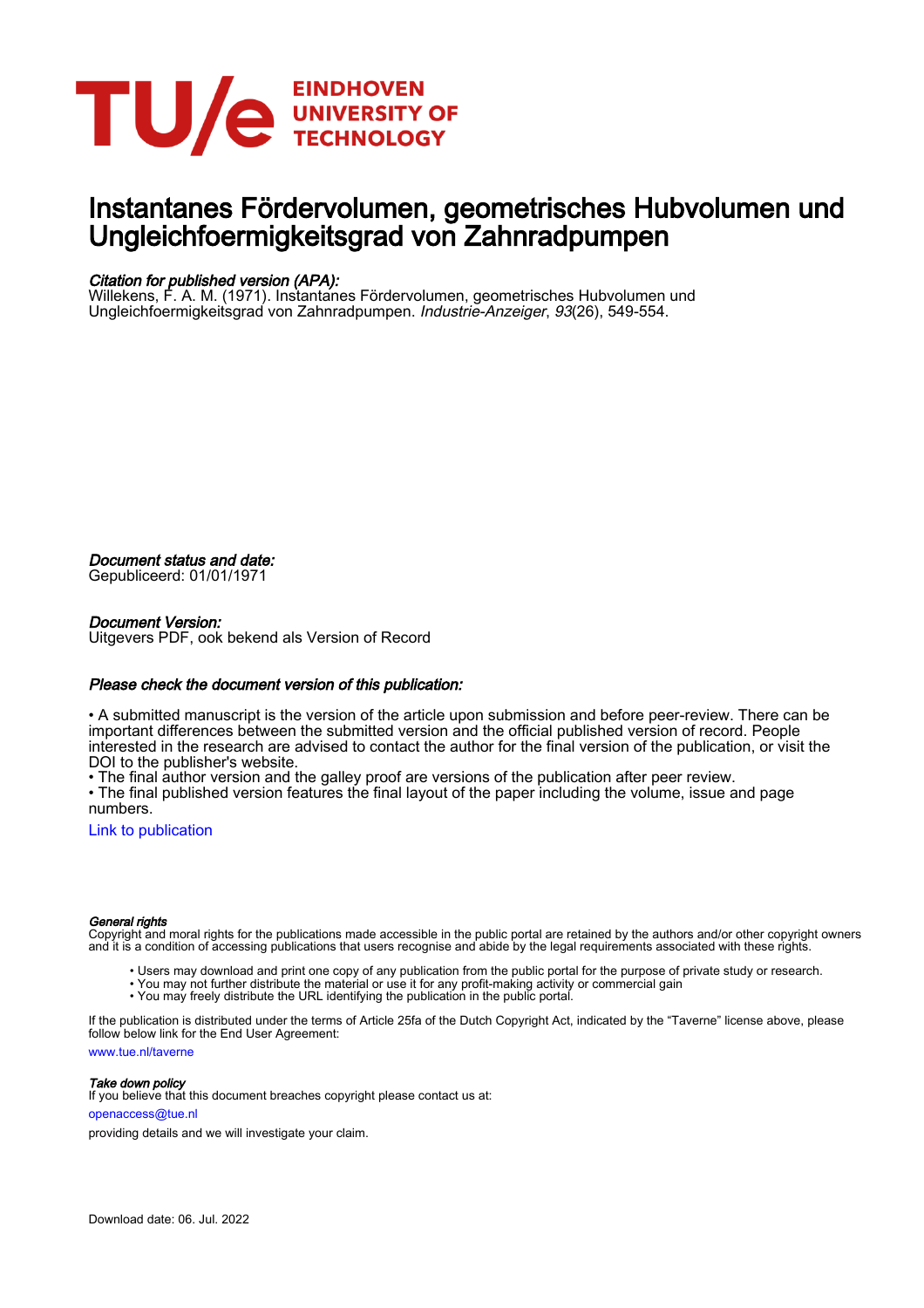# **INDUSTRIE-ANZEIGER** ANTRIEB · GETRIEBE · STEUERUNG

Herausgeber: Prof. Dr.-Ing. W. MEYER ZUR CAPELLEN, Technische Hochschule Aachen

93. Jg. Nr. 26

**VERLAG W. GIRARDET · ESSEN** 

26. März 1971

LTZT 3 KMR. ir. F. A. A. Willekens, Eindhoven

S<br>G

### Instantanes Fördervolumen, geometrisches Hubvolumen und Ungleichförmigkeitsgrad von Zahnradpumpen

Bericht aus dem Laboratorium für Antriebstechnik der TH Eindhoven in Zusammenarbeit mit dem "Koninklijk Instituut voor de Marine",

Λ

DK 621.664

Bei evolventischer Außen- und Innenverzahnung von Zahnradpumpen werden das instantane Fördervolumen, das geomatrische Hubvolumen und der Ungleichförmigkeitsgrad beeinflußt durch die Zähnezahlen, den Kopfhöhentaktor, den Eingriffswinkel, die Profilverschiebung und durch die Anwendung von Schrägverzahnung. In der vorliegenden Arbeit werden die einzelnen Einflußgrößen näher untersucht.

#### 1. Einleitung

Es besteht ein großer Unterschied in dem instantanen Fördervolumen, dem Hubvolumen und dem Ungleichförmigkeitsgrad zwischen vergleichbaren Zahnradpumpen mit evolventischer Außenverzahnung und mit evolventischer Innenverzahnung. Ausgehend von diesem Unterschied soll hier das Ergebnis einer theoretischen Betrachtung wiedergegeben werden über diese von der Geometrie der Pumpe abhängigen Größen. Untersucht wird, inwieweit das instantane Fördervolumen, das Hubvolumen und der Ungleichförmigkeitsgrad bestimmt werden durch die Zähnezahl, den Eingriffswinkel und die Zahnhöhe der Zahnräder. Weiterhin wird darauf eingegangen, welchen Einfluß Profilverschiebungen und Schrägverzahnung ausüben auf oben genannte Größen.

Der Anlaß zu dieser Arbeit steht in Zusammenhang mit Untersuchungen über Lärmentwicklung in hydraulischen Systemen und mit Messungen von Startdrehmomenten an Hydromotoren.

Der nachfolgende Bericht gibt einzelne Ergebnisse einer theoretischen Ausarbeitung [1] wieder, verdeutlicht mit einigen Beispielen.



Treibendes und getriebenes Zahnrad von Zahnradpumpen mit Außenund Innenverzahnung

### Verwendete Kurzzeichen

| b                                     | Breite des Zahnrades                               |                |
|---------------------------------------|----------------------------------------------------|----------------|
| h                                     | Zahnkopfhöhe                                       |                |
| m                                     | Modul der Zähne                                    |                |
| Δp                                    | Druckunterschied über der Pumpe                    | ML 1T 1        |
| X,                                    | Profilverschiebungsfaktor des treibenden Rades     |                |
| $x_{2}$                               | Profilverschiebungsfaktor des angetriebenen Rades- |                |
| y                                     | Achsverschiebungsfaktor                            |                |
| Z,                                    | Zähnezahl des treibenden Rades                     |                |
| $\mathbf{z}_{2}$                      | Zähnezahl des angetriebenen Rades                  |                |
| Z,                                    | Mittlere Zähnezahl                                 |                |
| 2,                                    | Substituierte Zähnezahl                            |                |
| Г                                     | Drehmoment der Pumpenwelle                         | $ML2T-2$       |
| I                                     | Fördervolumen                                      | L <sup>3</sup> |
| /φ                                    | Instantanes Fördervolumen                          | L3             |
| $\mathcal{N}_{\varphi 1}$             | Instantanes Fördervolumen bezogen auf das          | 3              |
|                                       | treibende Zahnrad                                  |                |
| $\ell_{\scriptscriptstyle\rm{p,max}}$ | Maximalwert des instantanen Fördervolumens         | L <sup>3</sup> |
| ∕ omin                                | Minimalwert des instantanen Fördervolumens         | Lз             |
| $\epsilon_{\rm{p\,milt}}$             | Mittelwert des instantanen Fördervolumens          | $L^3$          |
| 、<br>V <sub>g</sub>                   | Einflußzahl bei Anwendung von Profilverschiebung   |                |
|                                       | Geometrisches Hubvolumen                           | L <sup>3</sup> |
| $V_{g1}$                              | Geometrisches Hubvolumen bezogen auf das           | LЗ             |
|                                       | treibende Zahnrad                                  |                |

(G)



Ein Maß für das geometrische Hubvolumen in Abhängigkeit von der Zähnezahl z<sub>2</sub> bei Innen- und Außenverzahnung mit z<sub>1</sub> als Parameter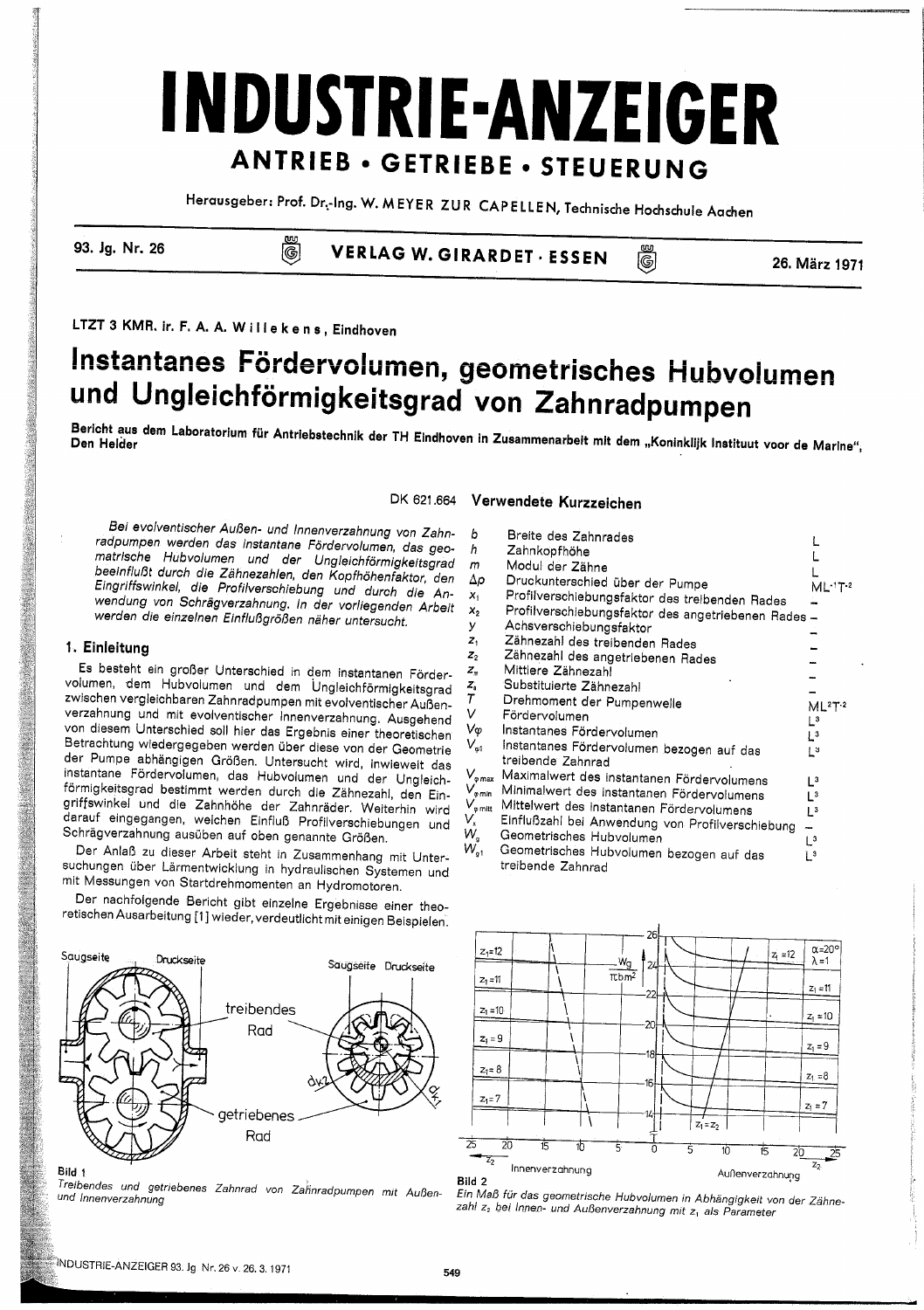| $\alpha$    | Eingriffswinkel                                |  |
|-------------|------------------------------------------------|--|
| β           | Schrägungswinkel                               |  |
| δ           | Ungleichförmigkeitsgrad                        |  |
| Ø           | Verdrehungswinkel der Pumpenwelle              |  |
| $\varphi_1$ | Durchlaufener Verdrehungswinkel des treibenden |  |
|             | Zahnrades                                      |  |
| λ           | Kopfhöhenfaktor                                |  |
| п.          | Konfkürzungsfaktor                             |  |

#### 2. Wahl des Pumpenmodelles und Definitionen

Zur Bestimmung des instantanen Fördervolumens, des Hubvolumens und des Ungleichförmigkeitsgrades von Zahnradpumpen mit Evolventenverzahnung wird ausgegangen von einer spielfreien, unendlich steifen Pumpe ohne Verluste. Das Pumpenmodell geht davon aus, daß das verdrängte Volumen einer inkompressiblen Flüssigkeit pro Umdrehung der Antriebswelle aus der Geometrie der Pumpe exakt beschrieben werden kann. Das Hubvolumen erhält deshalb den Namen geometrisches Hubvolumen mit dem Symbol W<sub>a</sub> [2, 3].

Bei Zahnradpumpen ist das pro Einheit der Winkelverdrehung der Pumpenwelle verdrängte Volumen V eine Funktion des Drehwinkels  $\varphi$ . Dies wird ausgedrückt durch die Größe  $V_{\varphi}$ , die definiert ist als der Gradient der Zunahme des verdrängten Volumens V als Funktion des Drehwinkels o. Das Symbol V<sub>v</sub> trägt den Namen instantanes Fördervolumen. Zwischen dem instantanen Fördervolumen und dem geometrischen Hubvolumen besteht folgender Zusammenhang:

$$
W_g = \int_0^{2\pi} dV = \int_0^{2\pi} \frac{dV}{d\varphi} d\varphi = \frac{1}{z} \int_0^{+\frac{\pi}{z}} V_{\varphi} d\varphi
$$

Das Maß der Veränderung von V<sub>v</sub> als Funktion des Drehwinkels φ wird festgelegt durch den Ungleichförmigkeitsgrad δ mit der Definition

$$
\delta = \frac{V_{\varphi \max} - V_{\varphi \min}}{V_{\min}} \cdot 100\%
$$

Zur Bestimmung des instantanen Hubvolumens soll von der Tatsache ausgegangen werden, daß alle der Pumpe zugeführte mechanische Energie ohne Verluste in hydraulische Energie umgewandelt wird:

$$
T d\varphi = \Delta p dV
$$

Die aus dieser Beziehung abzuleitenden Größen V<sub>w</sub>. W<sub>s</sub> und  $\delta$ stimmen überein mit den Angaben in der Literatur nach [4, 5, 6, 7].



Anderslautende Angaben sind wiedergegeben in der Literatur nach [8, 9, 10, 111,

Für V<sub>m</sub> und W<sub>a</sub> soll die Absprache gelten, daß sie abgeleitet werden als Funktion des Umdrehungswinkels des auf der Pumpenwelle befestigten Zahnrades, dem die mechanische Energie zugeführt wird. Dieses Zahnrad nennt man das treibende Rad, während das andere Zahnrad als das getriebene Rad betrachtet wird (Bild 1).

#### 3. Das instantane Fördervolumen, das Hubvolumen und der Ungleichförmigkeitsgrad

#### 3.1. Zahnradpumpen mit evolventischer Außengeradverzahnung Fs oilt

$$
V_{\varphi 1} = \frac{bm^2}{2} \left[ 2 \lambda z_1 + (1 + \frac{z_1}{z_2}) \left( \lambda^2 - \frac{z_1^2}{4} \cos^2 \alpha \cdot \varphi_1^2 \right) \right]
$$

für den Bereich

$$
-\frac{\pi}{z_1}\leqq \phi_1\leqq \frac{\pi}{z_1}
$$

Für das Hubvolumen erhält man

$$
W_{g1} = \pi b m^2 \left[ 2 \lambda z_1 + (1 + \frac{z_1}{z_2}) (\lambda^2 - \frac{\pi^2}{12} \cos^2 \alpha) \right],
$$

und für den Ungleichförmigkeitsgrad

$$
\delta = \frac{\frac{\pi^2}{4}\cos^2\alpha}{\lambda^2 + 2\lambda \frac{z_1z_2}{z_1 + z_2} - \frac{\pi^2}{12}\cos^2\alpha} \cdot 100\%
$$

Für Zahnradpumpen mit zwei gleichen Rädern  $(z_1 = z_2)$  gilt

$$
V_{\varphi 1} = bm^2(\lambda z_1 + \lambda^2 - \frac{z_1^2}{4}\cos^2 \alpha \cdot \varphi_1^2)
$$

im Bereich

 $-\frac{\pi}{z_1} \leq \varphi_1 \leq \frac{\pi}{z_1}.$ Hubvolumen und Ungleichförmigkeitsgrad ergeben sich zu

$$
W_{s1} = 2\pi b m^2 (\lambda z_1 + \lambda^2 - \frac{\pi^2}{12} \cos^2 \alpha),
$$

$$
\delta = \frac{\frac{\pi^2}{4} \cos^2 \alpha}{\lambda^2 + \lambda z_1 - \frac{\pi^2}{12} \cos^2 \alpha} \cdot 100 \, \%
$$



#### Bild 3

Ein Maß für das geometrische Hubvolumen in Abhängigkeit von dem Kopfhöhenfaktor  $\lambda$  für je zwei Zahnradpaarungen mit Innen- und Außenverzahnung Bild 4

Đie substituierte Zähnezahl z, in Abhängigkeit von z<sub>2</sub> für Innen- und Außenverzahnung mit z<sub>1</sub> als Parameter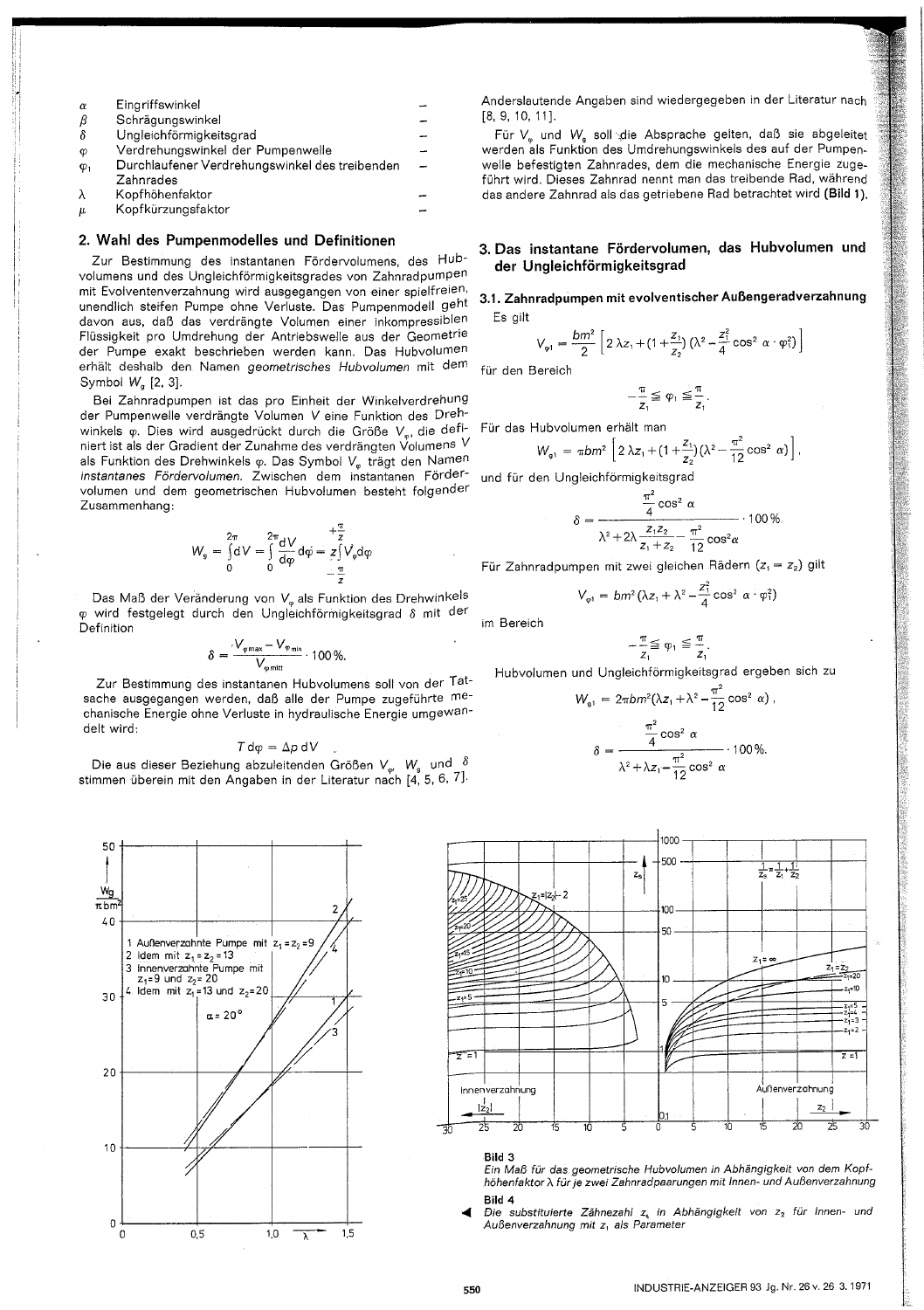#### 3.2. Zahnradpumpen mit evolventischer Innengeradverzahnung

Das Fördervolumen ergibt sich zu

$$
V_{\varphi 1} = \frac{bm^2}{2} \left[ 2\lambda z_1 + (1 - \frac{z_1}{z_2}) (\lambda^2 - \frac{z_1^2}{4} \cos^2 \alpha \cdot \varphi_1^2) \right]
$$
ch

im Bereid

J.

$$
-\frac{\pi}{z_1} \leq \varphi_1 \leq \frac{\pi}{z_1}.
$$

Für Hubvolumen und Ungleichförmigkeitsgrad folgen die Beziehungen

$$
V_{g1} = \pi b m^2 \left[ 2\lambda z_1 + (1 - \frac{z_1}{z_2}) (\lambda^2 - \frac{\pi^2}{12} \cos^2 \alpha) \right],
$$
  

$$
\delta = \frac{\frac{\pi^2}{4} \cos^2 \alpha}{\lambda^2 + 2\lambda \frac{z_1 z_2}{z_2 - z_1} \frac{\pi^2}{12} \cos^2 \alpha} \cdot 100 \%
$$

#### 4. Der Einfluß einiger geometrischer Größen auf  $V_{\alpha}$  $W_{\rm g}$  und  $\delta$

### 4.1. Die Zähnezahlen  $z_1$  und  $z_2$  und der Kopfhöhenfaktor  $\lambda$

Da das geometrische Hubvolumen, sowohl bei außenverzahnten als auch bei innenverzahnten Pumpen, bezogen ist auf das treibende Rad, überwiegt der Einfluß von z<sub>1</sub> gegenüber dem Einfluß der Zähnezahl z2. In Bild 2 ist zu sehen, daß das geometrische Hubvolumen bei Pumpen mit Zahnradkombinationen mit gebräuchlichen Zähnezahlen nur im geringen Maße abhängt von z2, der Zähnezahl des angetriebenen Rades. In diesem Beispiel sind nur Pumpen mit evolventengeradverzahnten Rädern, mit einem Eingriffswinkel  $\alpha$  = 20° und einer Kopfhöhe  $h$  = m, wiedergegeben.

In **Bild 3** wird der Einfluß des Kopfhöhenfaktors  $\lambda = \frac{h}{m}$  auf das

geometrische Hubvolumen anhand einiger Beispiele von Zahnradkombinationen wiedergegeben. Hieraus wird deutlich, daß der quadratische Term  $\lambda^2$  auf den Verlauf des geometrischen Hubvolumens nur wenig Einfluß hat, so daß dieser Verlauf angenähert linear mit  $\lambda$  genannt werden kann.

Der Ungleichförmigkeitsgrad wird ebenfalls in hohem Maße durch die Zähnezahl und den Kopfhöhenfaktor bestimmt. Diese Größe ist jedoch im Gegensatz zum geometrischen Hubvolumen genauso abhängig von der Zähnezahl des treibenden Rades als auch von der Zähnezahl des angetriebenen Rades. Durch Einführen der Hilfsgröße z, wird es möglich, den Ungleichförmigkeitsgrad für alle Zahnradkombinationen und Kopfhöhenfaktoren in ein Bild aufzunehmen. Dazu ist in Bild 4 die substituierte Zähne $anh z \left( \frac{1}{2} = \frac{1}{2} + \frac{1}{2} \right)$ 

$$
z_{\text{all}} z_{\text{s}} \ \ ( \frac{z}{z_{\text{s}}} = \frac{z}{z_1} + \frac{z}{z_2}
$$

als Funktion von z<sub>2</sub> mit z<sub>1</sub> als Parameter angesetzt. Die Formel von z, gilt für alle Zahnradkombinationen unter der Bedingung, daß bei innenverzahnten Pumpen die Zähnezahl z2 negativ gedacht wird. Die Formel für den Ungleichförmigkeitsgrad für außenverzahnte Pumpen geht dann über in

$$
\delta = \frac{\frac{\pi}{4} \cos^2 \alpha}{\lambda^2 + 2\lambda z_s - \frac{\pi^2}{12} \cos^2 \alpha} \cdot 100\%.
$$

Bild 5 gibt den Ungleichförmigkeitsgrad als Funktion der substituierten Zähnezahl für verschiedene Kopfhöhenfaktoren an. Hieraus geht hervor, daß für niedrige Werte von z, bei außenverzahnten Pumpen  $\delta$  hoch ist, während für hohe Werte von  $z_{s}$  bei innenverzahnten Pumpen  $\delta$  niedrig ist. Ferner hat der Kopfhöhenfaktor einen großen Einfluß auf den Ungleichförmigkeitsgrad.

Der qualitative Verlauf des instantanen Fördervolumens als Funktion des Drehwinkels  $\varphi$  ist für eine außenverzahnte Pumpe in Bild 6a und für eine innenverzahnte Pumpe in Bild 6b wiedergegeben. In Abhängigkeit von der Zunahme der Zähnezahl z1 des treibenden Rades nehmen Amplitude und Frequenz von V<sub>y</sub> als Funktion von o bei Außenverzahnung zu bei einer konstanten Zähnezahl z2. Bei Innenverzahnung hingegen nimmt bei gleicher Voraussetzung nur die Frequenz zu, während die Amplitude abnimmt.





Dna 3<br>Der Ungleichförmigkeitsgrad δ in Abhängigkeit von der substituierten<br>Zähnezahl z, mit dem Kopfhöhenfaktor λ als Parameter







Bild 6b

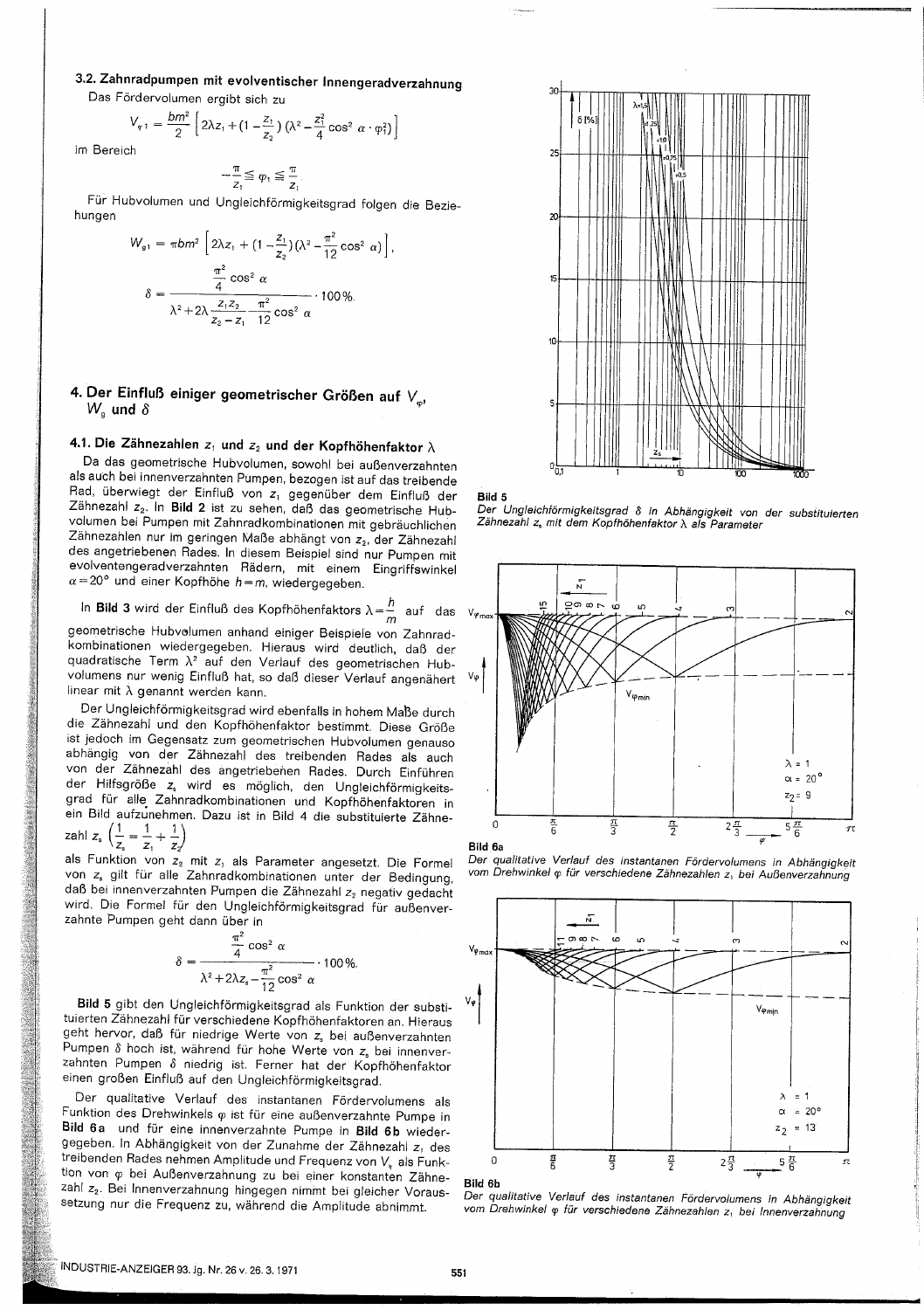Zum Verständnis von Bild 6a und Bild 6b sei noch vermerkt, daß die Maxima der unterschiedlichen V.-Kurven auf die gleiche Höhe projiziert sind, um auf diese Weise einen Vergleich des qualitativen Verlaufs zu erhalten. Der Kopfhöhenfaktor übt auf diesen Verlauf keinen Einfluß aus.

#### 4.2. Der Eingriffswinkel  $\alpha$

Der Einfluß des Eingriffswinkels  $\alpha$  auf das geometrische Hubvolumen ist klein. Aus den in 4.1. und 4.2. gegebenen Gleichungen für W. folgt, daß bei innen- und außenverzahnten Pumpen sich das Hubvolumen mit zunehmendem  $\alpha$  nur sehr geringfügig verändert.

Der qualitative Verlauf jedoch von  $V_{\varphi}$  und  $\delta$  sind gekennzeichnet durch eine besonders große Abhängigkeit von dem Eingriffswinkel, was aus Bild 7 hervorgeht. Hierin wird am Beispiel von zwei Zahnradpumpen der Ungleichförmigkeitsgrad in Abhängigkeit des Eingriffswinkels wiedergegeben.

#### 5. Profilverschiebung

Neben den in Abschnitt 5. genannten Größen gibt es noch einen Einflußfaktor, womit das geometrische Hubvolumen, das instantane



Bild 7 Der Ungleichförmigkeitsgrad 8 in Abhängigkeit vom Eingriffswinkel ß für je ein Beispiel mit Außen- und Innenverzahnung



Darstellung der Profilverschiebung

Fördervolumen und der Ungleichförmigkeitsgrad beeinflußt werden können. Dieser Faktor ist die Profilverschiebung. Es führt hier zu weit, den Einfluß der Profilverschiebung für alle möglichen Zahnradkombinationen zu beschreiben. Deshalb sollen wiederum zwei Beispiele betrachtet werden: eine Zahnradpumpe mit evolventischer Außenverzahnung und eine Pumpe mit evolventischer Innenverzahnung.

Neben Veränderung des Eingriffswinkels, des Kopfradius, des Wälzradius und der Kopfhöhe bringt Profilverschiebung eine Achsabstandsänderung der beiden Zahnräder mit sich. Wenn nun angenommen wird, daß das treibende Rad einer Profilverschiebung  $x,m$  und das angetriebene Rad einer Profilverschiebung  $x_2m$ unterliegt, so müssen wegen der Kopfkürzung beide Räder zur Gewährung eines spielfreien Eingriffes um den Abstand um ineinander geschoben werden. Aus Bild 8 geht hervor, daß dann eine Achsabstandsänderung

stattfindet [12].

Der Achsverschiebungsfaktor y ist in Bild 9 in Abhängigkeit von der mittleren Zähnezahl  $z_m$  ( $z_m = \frac{z_1 + z_2}{2}$ ) aufgezeichnet.

 $ym = (x_1 + x_2 - \mu) m$ 

Die neuen geometrischen Verhältnisse durch die Profilverschiebung sind nun vollständig bestimmt. Der Einfluß der Profilverschiebung auf das instantane Fördervolumen, das geometrische Hubvolumen und den Ungleichförmigkeitsgrad von Zahnradpumpen. wobei vorausgesetzt wird, daß die Zahnkopfhöhe gleich dem Modul der Zähne ist  $(\lambda = 1)$ , lautet

$$
V_{\varphi1} = \frac{bm^2}{2} \left[ 2z_1 + 1 + \frac{z_1}{z_2} - \frac{z_1^2}{4} \left( 1 + \frac{z_1}{z_2} \right) \cos^2 \alpha \cdot \varphi_1^2 + V_x \right]
$$
  
\n
$$
- \frac{\pi}{z_1} \leq \varphi_1 \leq \frac{\pi}{z_1}
$$
  
\n
$$
W_{\varphi1} = \pi b m^2 \left[ 2z_1 + 1 + \frac{z_1}{z_2} - \frac{\pi^2}{12} \left( 1 + \frac{z_1}{z_2} \right) \cos^2 \alpha + V_x \right]
$$
  
\n
$$
\delta = \frac{\frac{\pi^2}{4} \cos^2 \alpha}{1 + \frac{2z_1 z_2}{z_1 + z_2} - \frac{\pi^2}{12} \cos^2 \alpha + \frac{z_2}{z_1 + z_2} \cdot V_x} \cdot 100 \%
$$
  
\n
$$
V_x = x_1^2 + \frac{z_1}{z_2} x_2^2 - \frac{z_1}{z_1 + z_2} (x_1 + x_2 - \mu)^2 + 2x_1 + \frac{z_1^2}{z_2} x_2 + z_1 \mu
$$

Aus oben genannten Gleichungen folgt, daß die Anwendung von Profilverschiebung keinen Einfluß auf den qualitativen Verlauf von V<sub>w</sub> in Abhängigkeit von o ausübt. Hingegen erfährt das geometrische Hubvolumen sehr wohl eine Veränderung durch die Anwendung von Profilverschiebung, was in Bild 10 am Beispiel von zwei Zahnradkombinationen verdeutlicht wird.

In Bild 11 ist der Ungleichförmigkeitsgrad  $\delta$  in Abhängigkeit von dem Profilverschiebungsfaktor x<sub>1</sub> abgebildet.

Bild 9 Der Achsverschiebungsfaktor y in Abhängigkeit von der mittleren Zähnezahl z<sub>m</sub> mit der Summe der Profilverschiebungsfaktoren als Parameter.

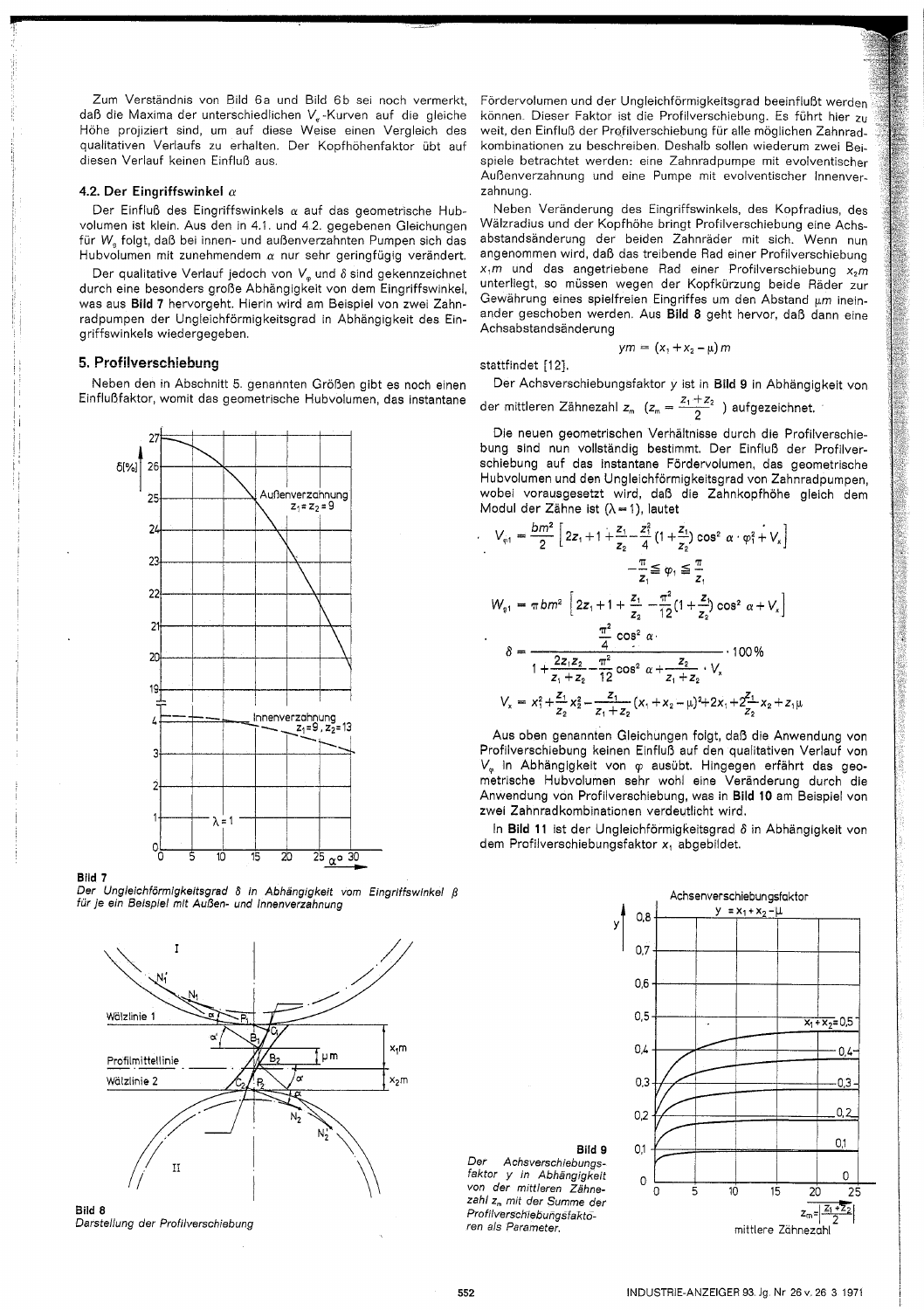er zu ırad-Beicher ver. des chsnun

rden



on

ė ŗ. ۱ė 'n, m







## Bild 10

 $-0.5$ 

 $W_{\underline{g}}$ 

 $\overline{\pi}$ <sub>hm</sub><sup>2</sup>

 $x_1 + x_2 = 0.4$ 

 $x_1 + x_2 = 0.2$ 

 $x_1 + x_2 = 0$ 

 $\sqrt{24}$ 

 $23$ 

 $\overline{2}$ 

 $\overline{2}$ 

۱ŕ

 $x_1 + x_2 = 0,4$ 

 $x_1 + x_2 = 0.2$ 

 $x_1 + x_2 = 0$ 

Der Ungleichförmigkeitsgrad 8 in Abhängigkeit von dem Profilverschiebungsfaktor x1 bei Außenund Innenverzahnung

Hierbei fällt auf, daß bei Zahnradkombinationen mit evolventischer Außenverzahnung δ kleiner wird bei jeder Form von Profilverschiebung, wobei  $x_1 + x_2 \ge 0$ , während bei evolventischer Innenverzahnung 8 nur durch die Wahl von geeigneten Profilverschiebungsfaktoren  $(x_1 \ge 0)$  verkleinert werden kann.

Außenverzahnung

Innenverzahnung

 $\overline{1,0}$ 

 $15$ 

 $\overline{0}$ 

 $z_1 = z_2 = 9$ 

#### 6. Schrägverzahnung

-10

V., W. und 8 von Pumpen mit evolventischer Schrägverzahnung sind folgendermaßen zu beschreiben  $(\lambda = 1)$ :

$$
V_{\varphi_1} = \frac{bm^2}{2} \left[ 2z_1 + 1 + \frac{z_1}{z_2} - (1 + \frac{z_1}{z_2}) \cos^2 \alpha \cdot \left( \frac{z_1^2}{4} \varphi_1^2 - \frac{z_1}{2} (\frac{b}{m} \tan \beta) \cdot \varphi_1 + \frac{1}{3} (\frac{b}{m} \tan \beta)^2 \right] \right]
$$

$$
\frac{\frac{b}{m}\tan\beta - \pi}{z_1} \leq \varphi, \leq \frac{\frac{b}{m}\tan\beta + \pi}{z_1}
$$

$$
W_{\mathfrak{q}1} = \pi b m^2 \left[ 2 z_1 + 1 + \frac{z_1}{z_2} - \frac{1}{12} \left( 1 + \frac{z_1}{z_2} \right) \cos^2 \alpha \cdot \left\{ \pi^2 + (\frac{b}{m} \tan \beta)^2 \right\} \right],
$$

$$
\delta = \frac{\frac{\pi^2}{4} \cos^2 \alpha}{2 \frac{Z_1 Z_2}{Z_1 + Z_2} + 1 - \frac{\cos^2 \alpha}{12} \left\{ \pi^2 + (\frac{b}{m} \tan \beta)^2 \right\}} \cdot 100\%.
$$

Ein Vergleich dieser Gleichungen mit der mathematischen Beschreibung der drei genannten Größen bei Geradverzahnung zeigt, daß neben dem Winkel  $\beta$  auch die Breite b und der Modul m der Zahnräder hier einen zusätzlichen Einfluß auf  $V_{\varphi}$ . W<sub>a</sub> und  $\delta$  ausüben. Was den qualitativen Verlauf von  $V_{\varphi}$  in Abhängigkeit von  $\varphi$  betrifft, so ist anzumerken, daß  $V_{\varphi}$  bei Schrägverzahnung mit einem Winkel  $\varphi = \frac{b}{mz_1} \tan \beta$  in Phase verschoben ist, während sich die

Höhe von  $V_{\varphi}$  im Vergleich zur Geradverzahnung nicht verändert. Dies stimmt überein mit der Angabe in der Literatur [13].

Bei der Phasenverschiebung ist auf den Abfluß aus dem Quetschflüssigkeitsraum der Pumpe zu achten, da gilt:

$$
\frac{\frac{b}{m}\tan\beta - \pi}{z_1} \leqq \varphi_1 \leqq \frac{\frac{b}{m}\tan^{\circ}\beta + \pi}{z_1},
$$

Ein Maß für das geometrische Hubvolumen in<br>Abhängigkeit des Schrägungswinkels ß Außen- und Innenschrägverzahnung für verschiedene Verhältnisse b/m

Nur unter dieser Voraussetzung ist ein regelmäßiger Verlauf von V<sub>e</sub> in Abhängigkeit von o möglich. Der Einfluß der Schrägverzahnung auf W<sub>e</sub> ist in Bild 12 anhand von zwei Beispielen zu ersehen. Wie 8 in Abhängigkeit vom Schrägungswinkel  $\beta$  verläuft, ist in Bild 13 wiedergegeben. Hieraus ist abzuleiten, daß 8 sowohl bei Außen- als auch bei Innenverzahnung zunimmt, wenn Schrägverzahnung angewendet wird. Dies ist für Zahnradpumpen mit evolventischer Außenschrägverzahnung schon erkannt worden [14]. Im Gegensatz dazu werden auch andere Meinungen in der Literatur geäußert [15].

#### 7. Zusammenfassung

Bei evolventischer Außen- und Innenverzahnung werden das instantane Fördervolumen V<sub>er</sub> das geometrische Hubvolumen W. und der Ungleichförmigkeitsgrad 8 beeinflußt durch die Zähnezahlen z<sub>1</sub> und z<sub>2</sub>, den Kopfhöhenfaktor  $\lambda$ , den Eingriffswinkel  $\alpha$ , die Anwendung von Profilverschiebung und durch die Anwendung von Schrägverzahnung. Die Ergebnisse dieser Einflüsse lassen sich qualitativ in folgender Tabellenform wiedergeben.

|                            | Außenverzahnung        |                        |                | Innenverzahnung.       |                        |                |
|----------------------------|------------------------|------------------------|----------------|------------------------|------------------------|----------------|
| Einfluß auf<br>von         | Vφ                     | W <sub>o</sub>         | δ              | Vφ                     | w.                     | δ              |
| Zunahme z.                 | nimmt<br><b>2</b> U    | nimmt<br>zu            | nimmt<br>аb    | nimmt<br>ab            | nimmt<br>zu            | nimmt<br>ab    |
| Zunahme z,                 | nimmt<br>ab            | keine<br>Ände-<br>rung | nimmt<br>ab    | nimmt<br>2U            | keine<br>Ände-<br>rung | nimmt<br>zu    |
| Zunahme $\lambda$          | keine<br>Ände-<br>rung | nimmt<br>ab            | nimmt<br>ab    | keine<br>Ände-<br>runa | nimmt<br>аb            | nimmt<br>аb    |
| Zunahme a                  | nimmt<br>аb            | nimmt<br>zu            | nimmt<br>ab    | nimmt<br>ab            | nimmt<br>zu            | nimmt<br>àb    |
| Profilver-<br>schiebung *) | keine<br>Ände-<br>rung | nimmt<br>zu/ab         | nimmt<br>ab/zu | keine<br>Ände-<br>rung | nimmt<br>zu/ab         | nimmt<br>ab/zu |
| Schrägver-<br>zahnung      | keine<br>Ände÷<br>rung | nimmt<br>аb            | nimmt<br>ZU    | keine<br>Ände-<br>rung | nimmt<br>аb            | nimmt<br>zu    |

\*) Das Ergebnis des Profilverschiebungseinflusses hängt von der Wahl geeigneter Profilverschiebungsfaktoren ab.